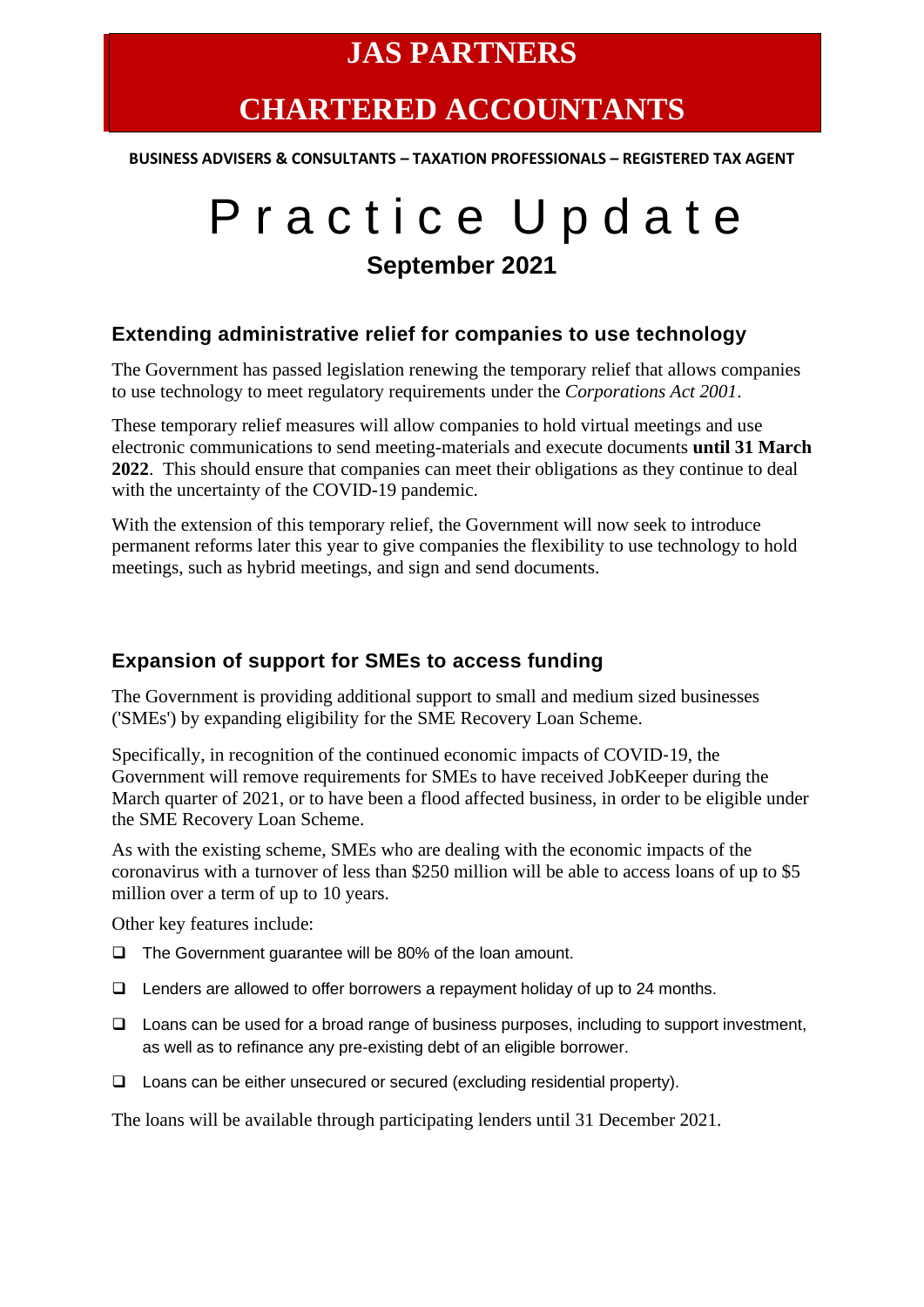## **ATO warns property investors about common tax traps**

In 2019/20, over 1.8 million Australians owned rental properties and claimed \$38 billion in deductions, so the ATO is reminding property investors to beware of **common tax traps** that can delay refunds or lead to an audit costing taxpayers time and money.

The most common mistake rental property and holiday homeowners make is neglecting to declare all their income, including failing to declare any capital gains from selling an investment property.

Assistant Commissioner Tim Loh said: *"To put it simply, you should expect tax consequences for any property that you earn income from that isn't your main residence."*

*"We are expanding the rental income data we receive directly from third-party sources such as sharing economy platforms, rental bond authorities, and property managers. We will contact taxpayers about income they've received but haven't included in their tax return. This will mean they need to repay some of their refund,"* Mr Loh said.

So far, the ATO has adjusted more than 70% of the 2019/20 returns selected for a review of rental information.

*"Most people we contact about their rental deductions are able to justify their claims. However, there are instances where we have to knock back claims where taxpayers didn't keep receipts, claimed for personal use, or claimed for ineligible deductions,"* Mr Loh said.

#### **Div.293 concessional contribution assessments have been issued**

The ATO has recently issued approximately 30,000 Division 293 assessments for the 2018/19 and 2019/20 financial years.

Due to a system issue, concessional contributions reported for these financial years were not included in Division 293 assessments where that super account was also reported as closed during that financial year. This reporting issue was resolved in June 2021, and this has resulted in affected members receiving either an **initial** or **amended** Division 293 assessment.

### **Travel allowances and 'LAFHAs'**

The ATO has released a Ruling explaining:

- when an employee can deduct accommodation and food and drink expenses when travelling on work;
- the FBT implications, including the application of the 'otherwise deductible rule', where an employee is reimbursed for accommodation and food and drink expenses, or where the employer provides or pays for these expenses; and
- the criteria for determining whether an allowance is a 'travel allowance' or a 'living-awayfrom-home allowance' ('LAFHA') benefit.

Whether accommodation and food and drink expenses are deductible depends on the facts and circumstances of each case, so the Ruling uses examples to show how to determine the deductibility of these expenses in a range of situations.